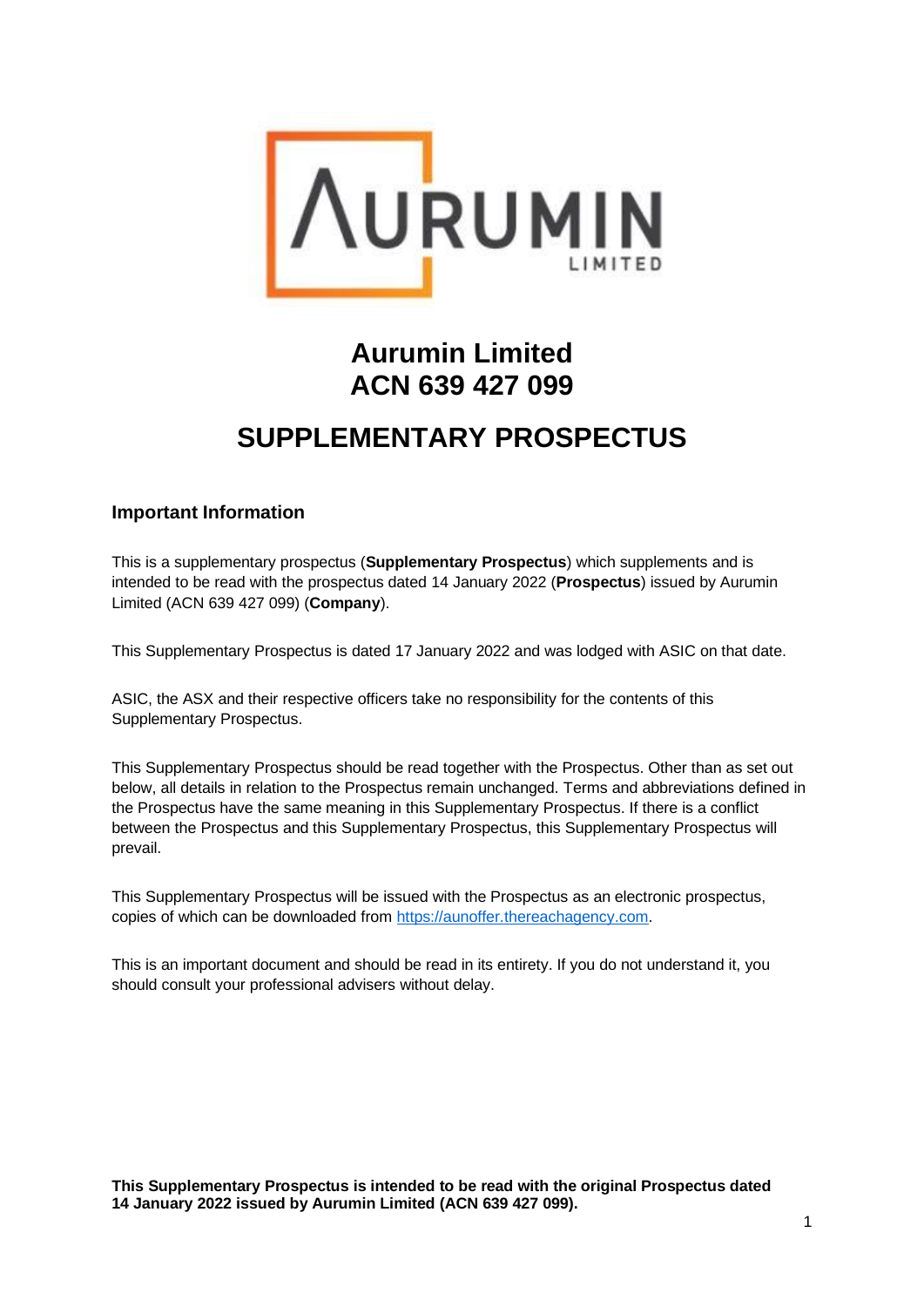### 1. **Purpose of this Supplementary Prospectus**

The purpose of this Supplementary Prospectus is to provide additional information to investors as set out in section [3](#page-1-0) below.

#### 2. **No investor action required**

The Directors believe that the changes in this Supplementary Prospectus are not materially adverse from the point of view of an investor. Further, no Entitlement Forms or Application Forms have been available prior to release of this Supplementary Prospectus and no applications have been received or processed by the Company. Accordingly, no additional investor action is required. An investor may apply to be issued Shares pursuant to the Offers in the manner set out in Section 3 of the Prospectus.

### <span id="page-1-0"></span>3. **Updates to the Timetable**

The timetable in respect of the Offers has been amended in the manner set out below.

| <b>Event</b>                                                                     | <b>Original Date</b>              | <b>New Date</b>  |
|----------------------------------------------------------------------------------|-----------------------------------|------------------|
| Lodgement of Appendix 3B with ASX                                                | 14 January 2022<br>(after market) | 17 January 2022  |
| Lodgement of Prospectus with the ASIC and<br><b>ASX</b>                          | 14 January 2022<br>(after market) | Unchanged.       |
| Ex-date                                                                          | 19 January 2022                   | 20 January 2022  |
| Record Date for determining Entitlements                                         | 20 January 2022                   | 21 January 2022  |
| Despatch of Prospectus, Entitlement Form and<br><b>Application Form</b>          | 25 January 2022                   | 27 January 2022  |
| Opening date for Entitlement Offer and Top Up<br>Offer                           | 25 January 2022                   | 27 January 2022  |
| Last day to extend the Closing Date of the<br>Entitlement Offer and Top Up Offer | 3 February 2022                   | 7 February 2022  |
| Closing Date of Entitlement Offer and Top Up<br>Offer as at 5.00pm (AWST)*       | 8 February 2022                   | 10 February 2022 |
| Shareholder Approval (refer Notice of Meeting)                                   | 8 February 2022                   | Unchanged.       |
| Computershare to provide interim result of<br>Entitlement Offer and Top Up Offer | 9 February 2022                   | 11 February 2022 |

**This Supplementary Prospectus is intended to be read with the original Prospectus dated 14 January 2022 issued by Aurumin Limited (ACN 639 427 099).**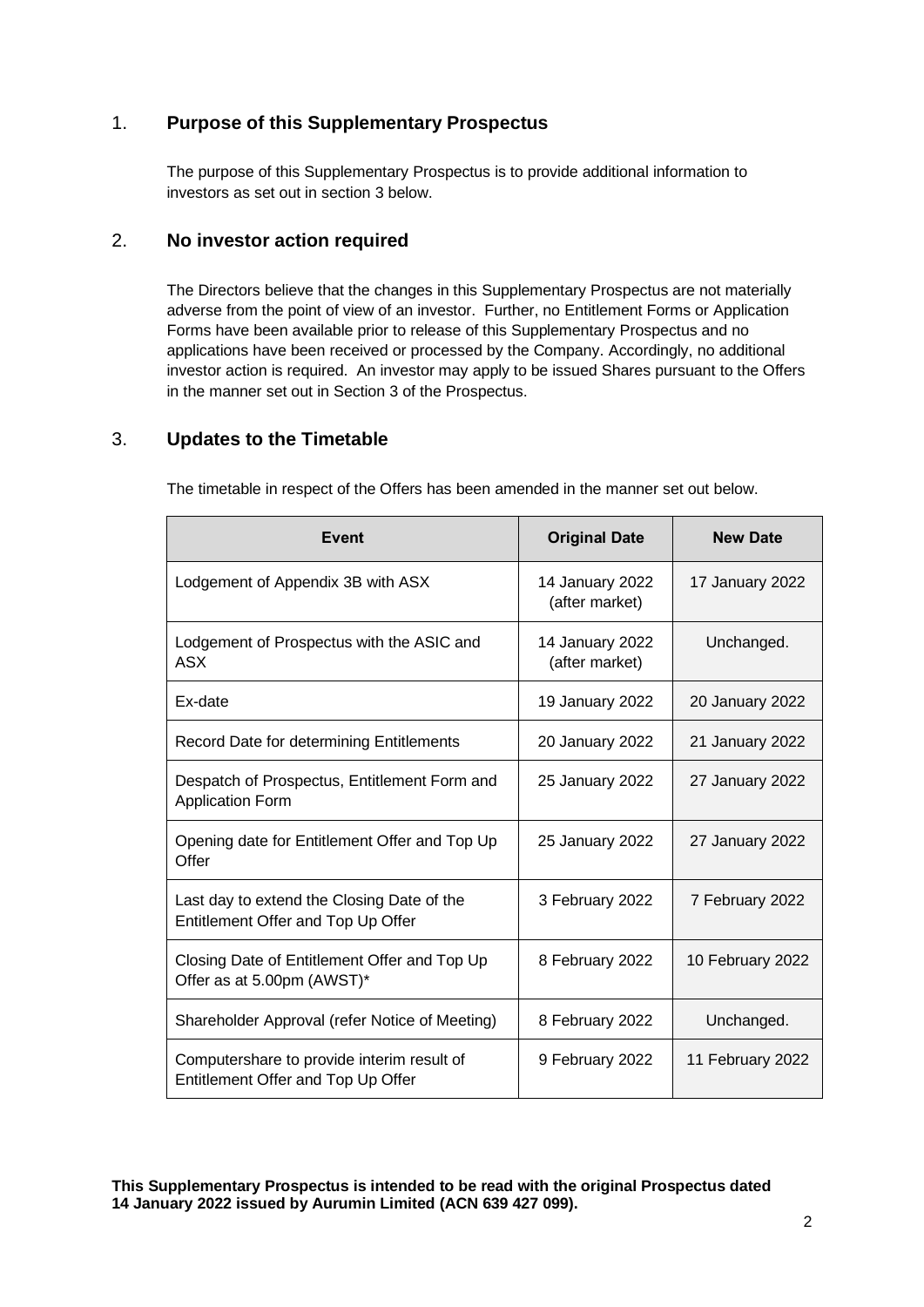| ASX and Underwriter notified of under<br>subscriptions pursuant to the Entitlement Offer<br>and Top Up Offer                                                                                                                                       | 11 February 2022               | 14 February 2022                 |
|----------------------------------------------------------------------------------------------------------------------------------------------------------------------------------------------------------------------------------------------------|--------------------------------|----------------------------------|
| Underwriter subscribes for up to 10,000,000<br>Shortfall Shares (comprising the shortfall of<br>Shares remaining after the Closing Date of the<br>Entitlement Offer and Top Up Offer) under the<br>Underwriting Agreement (Settlement Date)        | 14 February 2022               | 16 February 2022                 |
| Issue Date and lodgement of Appendix 2A with<br>ASX applying for quotation of Shares subscribed<br>for under the Entitlement Offer, the Top Up Offer<br>and Shortfall Shares subscribed for by the<br>Underwriter under the Underwriting Agreement | 15 February 2022               | 17 February 2022                 |
| Quotation of Securities issued under the<br>Entitlement Offer, the Top Up Offer and to the<br>Underwriter under the Underwriting Agreement*                                                                                                        | 16 February 2022               | 18 February 2022                 |
| <b>Issue of Underwriter Options</b>                                                                                                                                                                                                                | 25 February 2022               | 27 February 2022                 |
| <b>Issue of Remaining Shortfall Shares</b>                                                                                                                                                                                                         | By no later than 8<br>May 2022 | By not later than<br>10 May 2022 |

The above dates are indicative only and may change without notice.

The Company reserves the right to vary any and all of the above dates without notice, subject to the Corporations Act, ASX Listing Rules and other applicable laws. In particular, the Company reserves the right to vary the Opening Date and the Closing Date without prior notice, which may have a consequential effect on the other dates. Applicants under the Entitlement Offer and Top Up Offer are therefore encouraged to lodge their Entitlement Form as soon as possible after the Opening Date, and Applicants under the Remaining Shortfall Offer are therefore encourages to lodge their Application Form as soon as possible after being invited to participate in the Remaining Shortfall Offer, if they wish to invest in the Company.

The Company also reserves the right not to proceed with any one or more of the Offers at any time before the issue of securities to Applicants. If any one or more of the Offers is cancelled or withdrawn before settlement, all Application Monies provided under the relevant Offer(s) will be refunded in full (without interest) as soon as possible in accordance with the requirements of the Corporations Act.